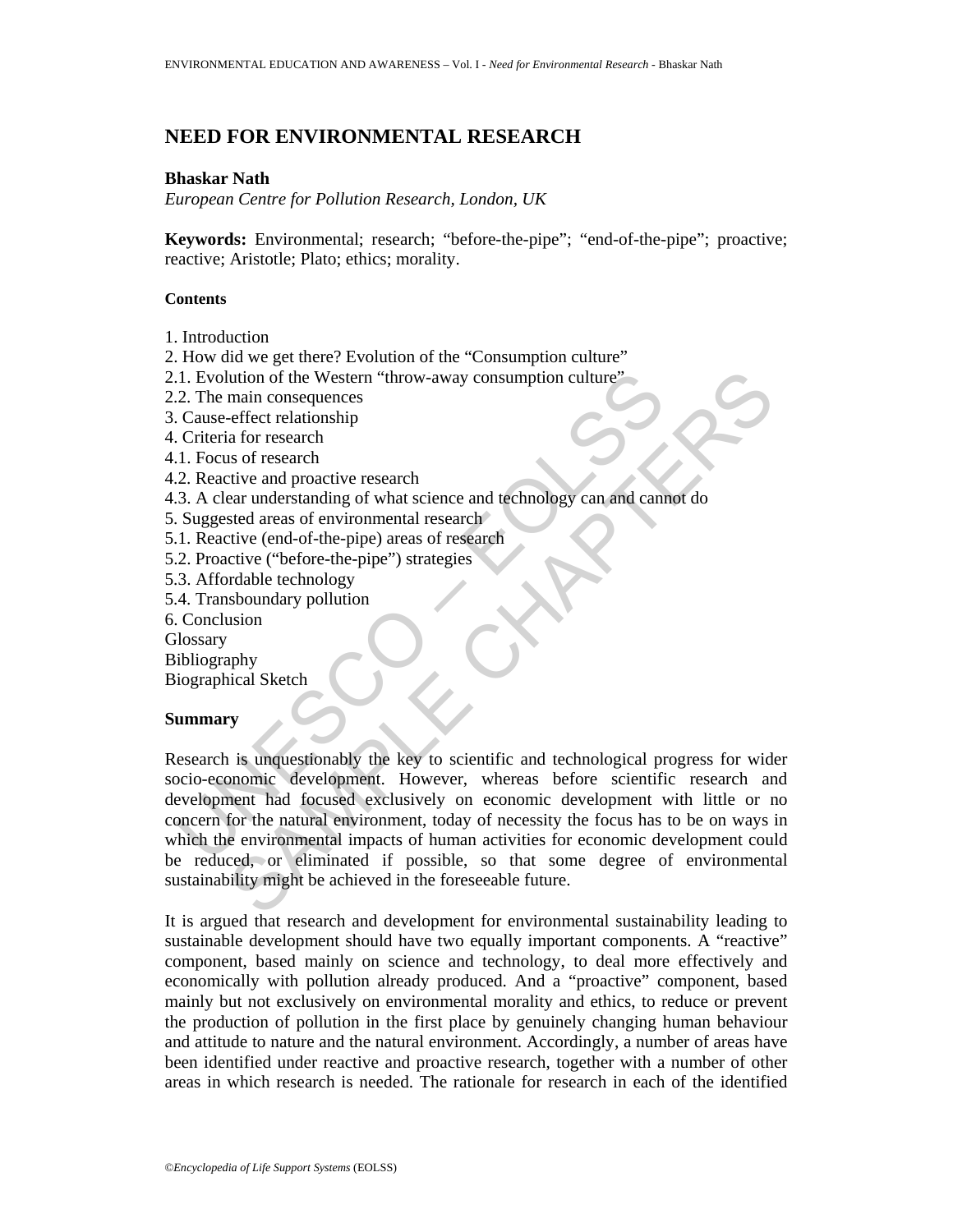areas has been elaborated in some detail, along with discussion of a number of important and germane issues which the environmental research community ought to be aware of.

### **1. Introduction**

In the Oxford English Dictionary the meaning of "research" is given as "the systematic investigation into the study of materials, sources, etc., in order to establish facts and reach new conclusions"; "an endeavour to discover new or collate old facts etc. by the scientific study of a subject or by a course of critical investigation". These meanings amply convey both sense and meaning of "research" in common usage too.

ike many animals of lower species, notably the primates, humans<br>uriosity that divies them to find out about things that fascinate them, the<br>moderstand or challenge them, and things that are in some way come<br>urival. This i Like many animals of lower species, notably the primates, humans have an innate curiosity that drives them to find out about things that fascinate them, things they do not understand or challenge them, and things that are in some way concerned with their survival. This innate human need to know is succinctly conveyed in the ancient philosophy of India, where the fundamental characteristic of human nature is encapsulated as *Sat Chit Ananda*. The three words in italics are in Sanskrit; their nearest translation into English means, respectively: eternal, existence or infinity; consciousness, intelligence or knowledge; and bliss. "Consciousness", "intelligence" and "knowledge" is relevant to the present context.

Not surprisingly, this natural curiosity has been providing the primary impetus for what we now call research. From time immemorial man has been curious about the world around and beyond him and has sought plausible answers to the three fundamental questions of existence that still haunt him today, namely, who am I? What am I doing here? And is there an Omnipotent and Omnipresent Almighty, and if so, what is my relationship with Him?

ny animals of lower species, notably the primates, humans have an innat<br>that divives them to find out about things that fascinate them, things they do n<br>and or or hallenge them, and things that are in some way concerned wi It is interesting to note that while historically investigation ("research" in today's terminology) in the East, notably India, centred on the "spirit" to find *why* things worked by looking *inwards*, philosophers and thinkers like Aristotle (384-322 BC), Euclid (c. 325-265) and Homer (c. 750-700 BC) and many others in the Occident focused mainly but not exclusively on material things and on the "here and now" by looking *outwards* to understand *how* things worked. Interestingly, these distinct and historic Oriental and Occidental approaches have their approximate parallels in the concepts of "Subjectivism" and "Logical Positivism", respectively, in Quantum Physics (Rae, 1993). According to Subjectivism, everything one sees or considers to be "real" could be complete illusion (as in the philosophical tradition of ancient India)—that with our limited senses in this mortal coil we are not capable of observing reality, and that we can only perceive an aspect of reality depending on our personal situation. Indeed, Indian philosophical thought takes this further by asserting that one can only observe reality through Divine intervention (as in the *Bhagavad Gita*, for example), by looking inwards for self-realisation, or through *Nivarna* (enlightenment) in the Buddhist tradition. Logical Positivism, on the other hand, denies the soundness of metaphysics and traditional philosophy, and asserts that many of the philosophical problems are indeed meaningless. Based on the principle of verifiability, the logical structure of scientific theories and the meaning of probability, the central tenet of Logical Positivism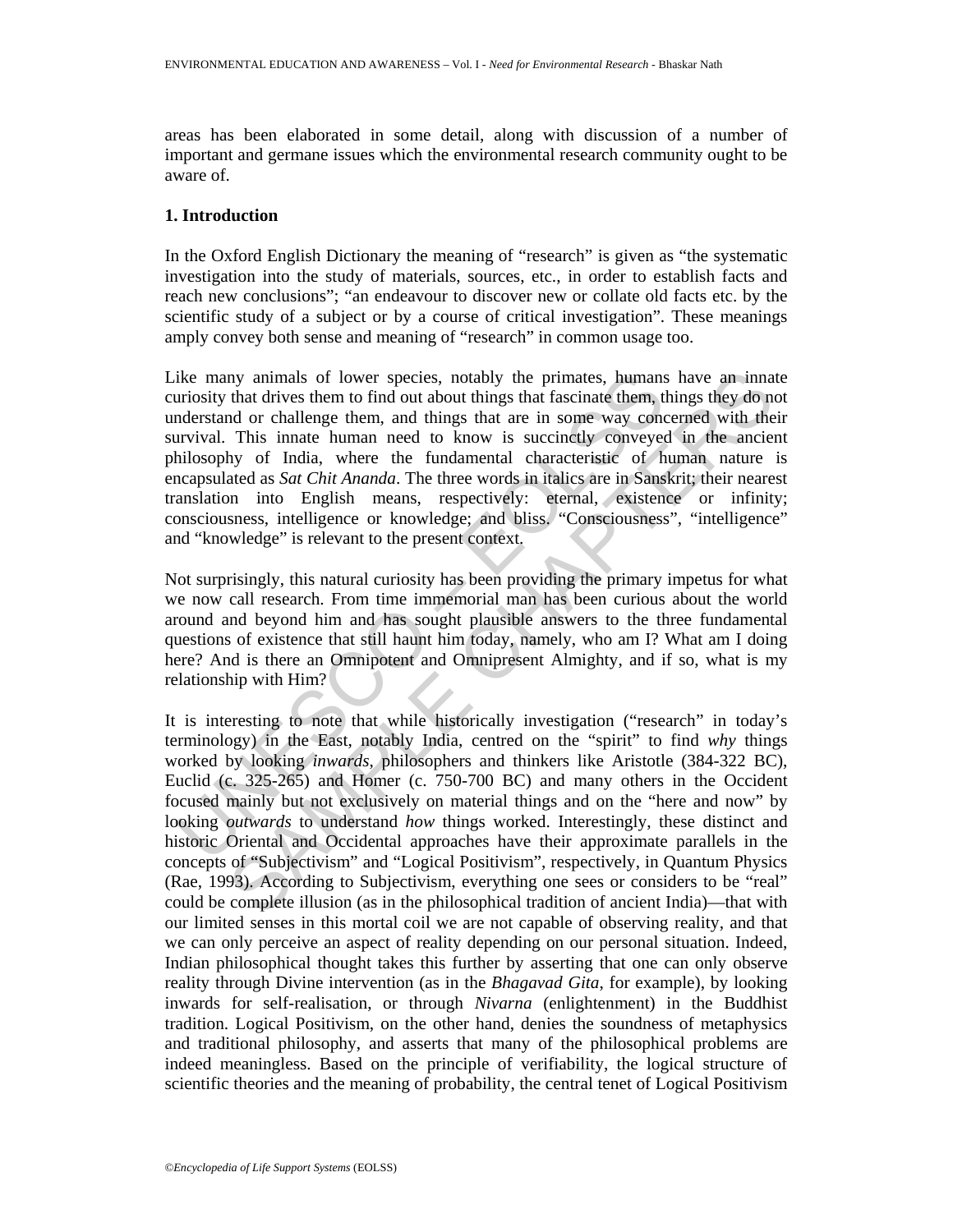is that we should acknowledge as real only those things that are within the realm of our sense impressions and can be verified experimentally. This apparent contradiction between Subjectivism and Logical Positivism is not surprising or unique in Mathematical Physics, as the following mundane example would illustrate. Consider the equation,  $x^2 = 1$ , whose solution gives  $x = +1$  or  $-1$ . Though diametrically opposite, both solutions are correct and equally valid.

cientific research to find ways and means of exploiting nature and<br>ver more efficiently with machines an essential and increasingly imp<br>cononic development. Indeed, scientific and industrial development<br>through scientific r ersearch to find ways and means of exploiting nature and natural resource efficiently with machines an essential and increasingly important pussifit cere development. Indeed, scientific and industrial development achieve Founded on the ethos of materialism, the origins of modern and quintessentially Western science, technology and economics can be traced back to the world-view of Aristotle (see Section 2.1). The central tenet of that world-view was exploitation of nature and all non-human things within it for the benefit and pleasure of mankind. In this context the Industrial Revolution marked a watershed in the sense that it made scientific research to find ways and means of exploiting nature and natural resources ever more efficiently with machines an essential and increasingly important pursuit for economic development. Indeed, scientific and industrial development achieved since then through scientific research has been so profound and pervasive that today it is impossible to imagine life without the material benefits and creature comforts accrued and still accruing from that development. Untold inventions, discoveries and developments in all branches of human knowledge, notably science and technology, bear ample testimony to humankind's incessant quest for knowledge, genius for scientific research, and how to apply the results of that research to bring about social benefits and a better material quality of life. However, a price is demanded for this in terms of both depletion of nature's resource base without which wealth cannot be created for economic development and degradation of nature's vital life support systems without which life on Earth cannot exist. And that price is rising as human societies everywhere aspire to ever greater economic development by mercilessly exploiting nature's resources with which they are blessed. Clearly, this state of affairs does not augur well for future generations.

It is indeed a paradox that while man, with all his intelligence and wisdom, has been knowingly degrading and even destroying the very natural environment that sustains and nourishes him, it is hard to find an animal of lower species that behaves in quite the same way and with such apparent relish.

# **2. How did we get here? Evolution of the "consumption culture"**

# **2.1. Evolution of the Western "throw-away consumption culture"**

Students, especially those engaged in or embarking on research in environmental science, engineering, management and related disciplines ought to know, and need to know, how today human societies have arrived at the cross-roads of history where their very survival in the long term is put at risk. For this one needs to understand how Western science, technology and economics that are pervasive and universal in scope today, have evolved through the ages, starting from and underpinned by the Aristotelian world-view referred to earlier (Allan, 1970).

According to the Aristotelian world-view, nature has no intrinsic value. It is of value *only* if it benefits humans. Thus, for example, a rare plant in the tropical rain forest is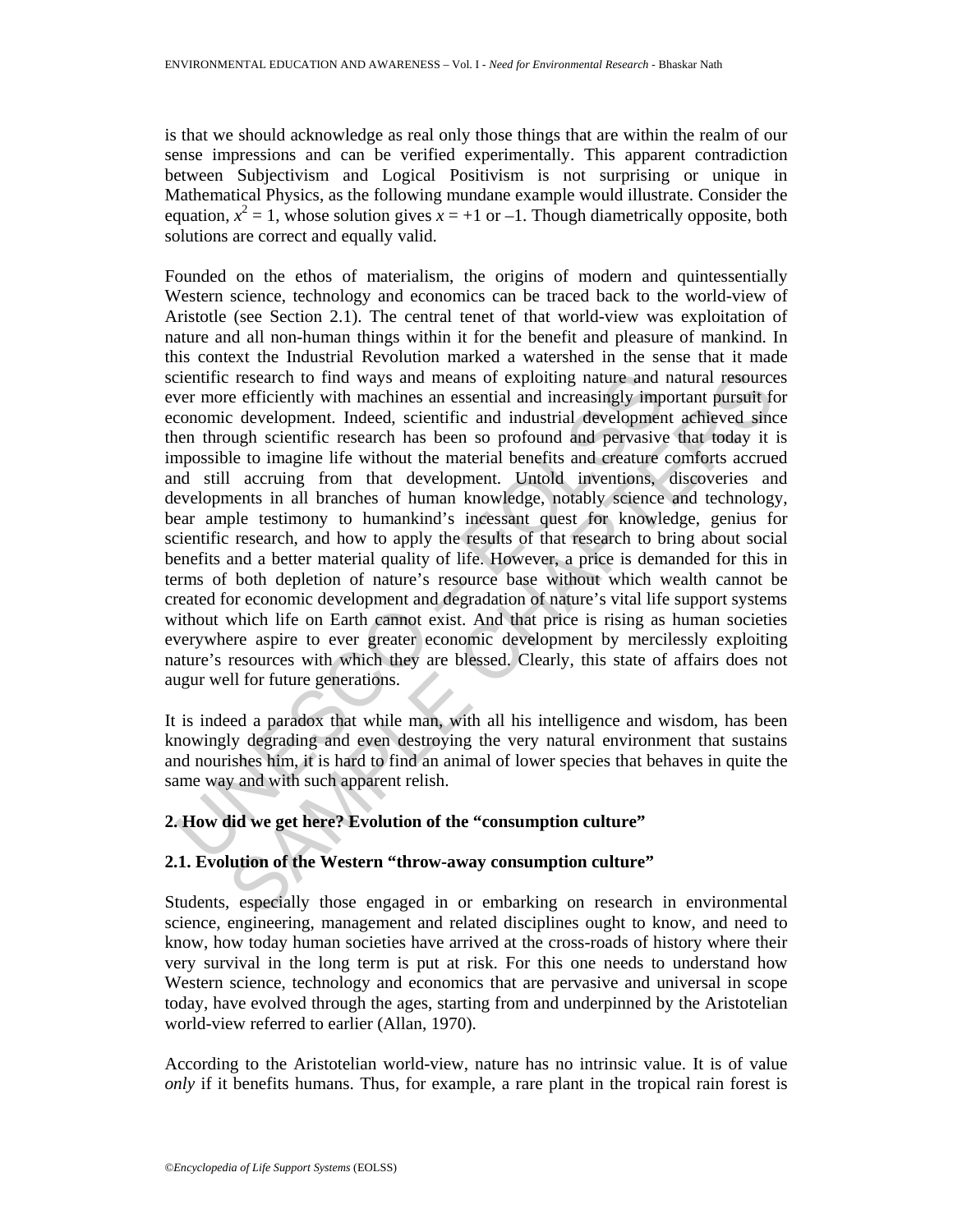valuable and worthy of preservation *only* if some useful drug could be made from it, or if it serves a useful purpose to benefit humankind. Clearly, it is a highly utilitarian and exploitative attitude to nature and all non-human things within it. It is also a profoundly anthropocentric view which does not acknowledge the right of nature, or anything nonhuman within it, to exist for its own sake. Historically this exploitative attitude, which is all too common in pervasive Western cultures, has driven the evolution of science, technology and economics and still continues to do so.

In passing it is interesting to note that the Platonic world-view, on the other hand, acknowledges the intrinsic value of nature and of all things within it, for its own sake (Lesser, *et al.*, 1997). That is, nature and all things within it have their intrinsic values independently of humans and regardless of what humans thought those values might be. We humans may not know about or understand those values or their intrinsic qualities because of our own limitations, ignorance or selfishness. Clearly, it is an eco-centric world-view which is benign to nature at the very least. It is tempting to speculate on how human societies would have evolved with the Platonic world-view as the foundation of science, technology and economics instead of the Aristotelian world-view which prevailed.

Ve humans may not know about or understand those values or their incause of our own limitations, ignorance or selfishness. Clearly, it ord-view which is benign to nature at the very least. It is tempting out of when in the ans may not know about or understand those values or their intrinsic qualities<br>of our own limitations, ignorance or selfshness. Clearly, it is a cocoentire<br>ow which is benign to nature at the very least. It is tempting to The exploitative and profoundly anthropocentric world-view of Aristotle pervaded the Judaeo-Christian tradition too, as will be gathered from the following: "And God blessed them, and God said unto them, Be fruitful and multiply, and replenish the Earth, and subdue it; and have dominion over the fish of the sea, and over the fowl of the air, and over every living thing that moveth upon the Earth" (Genesis 2.28, The Holy Bible). The words "subdue" and "dominion" had been widely interpreted to mean taking licence to exploit nature and all things within it for the benefit and pleasure of man.

"In Western terms, one of the underlying factors which may have contributed (by being taken literally) to the desire to dominate nature, rather than live in harmony with it on a sustainable basis, is to be found in the Book of Genesis where it records that "God said unto man, be fruitful and multiply, and replenish the Earth and subdue it; and have domination over the fish of the sea and over the fowl of the air and over every living thing that moveth upon the Earth." To me, that Old Testament story has provided Western man, accompanied by his Judaeo-Christian heritage, with an overbearing and domineering attitude to God's creation."

#### HRH The Prince of Wales (Porritt, 1991)

In the seventeenth century this utilitarian and highly exploitative attitude was reinforced by Francis Bacon (1561-1626), René Descartes (1596-1650) (Anderson, 1948; Clarke, 1982) and others who gave it the "scientific" imprimatur in the secular context. Their thesis was that nature and everything within it was for the sole benefit, well-being and pleasure of man, and so, they argued, scientific research ought to focus on ways in which to exploit nature to the full to achieve those ends. In other words, man had *carte blanche* to exploit nature and all things within it for his own benefit and pleasure. However, as has now become clear, this attitude, more than any other factor, has been responsible for the continuing degradation of Earth's natural environmental capital, thus bringing us to the cross-roads of history where our long-term survival as a species is put at risk *vis-à-vis* the environment and nature's life support systems.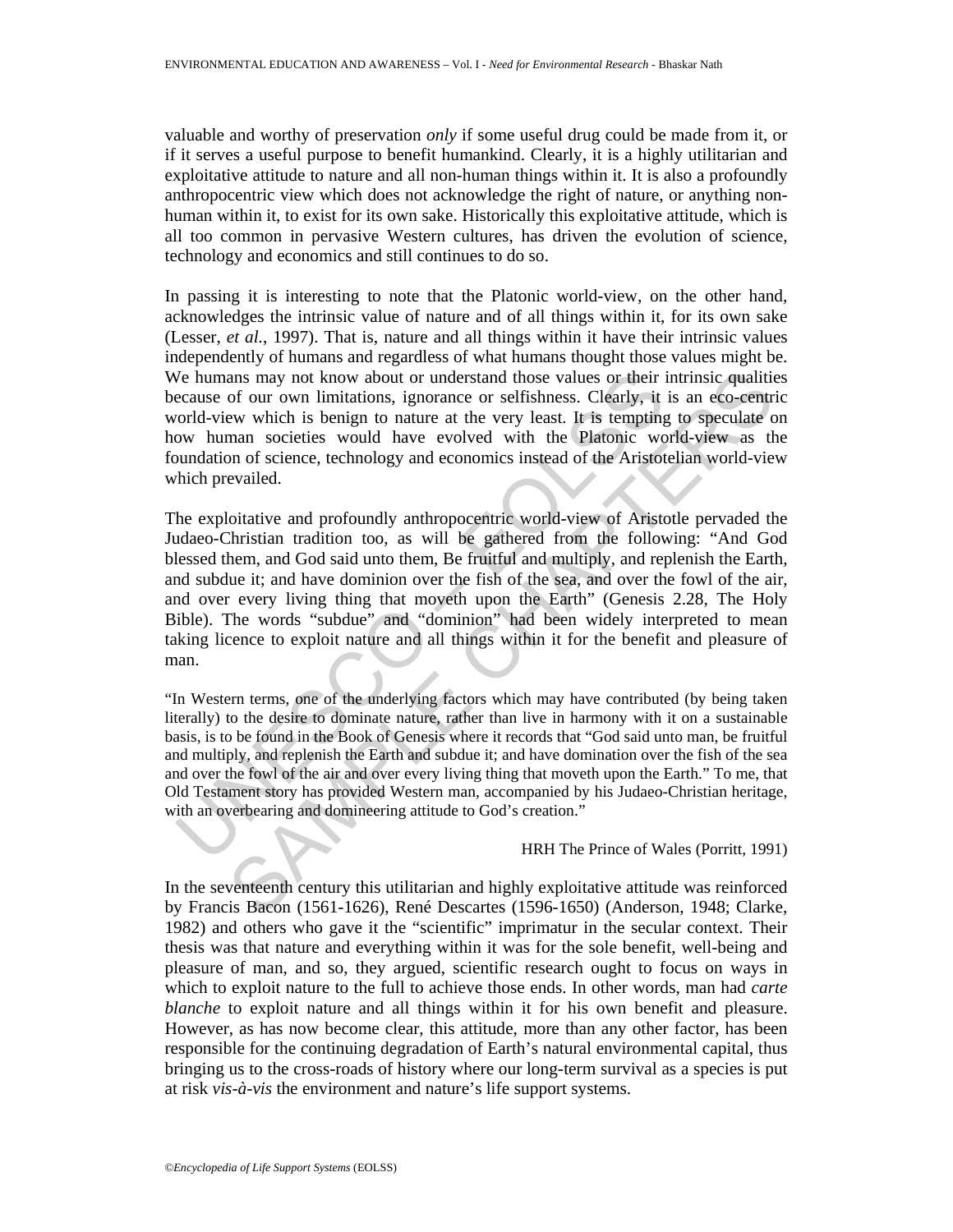Then Western scientists and technologists arrived on the scene with their characteristic arrogance, domineering attitude and superiority complex to proclaim that respecting the Earth as "mother" (as in some eastern cultures, notably in India) was sentimental nonsense. The Earth and all its resources, they proclaimed, was there to be exploited for the sole benefit and pleasure of man. If ever there were to be an environmental catastrophe of apocalyptic proportions—and heavens forbid it—this will surely be its most fitting epitaph.

amely uninterrupted growth of production and consumption, and<br>omtrol (BBC, 2002). Led by Anna Freud and Edward Barneys (dange<br>syspectively of Sigmund Freud), the central thesis of these projects was<br>protoved of Sigmund Fre Soon after the end of World War II, exploitation of nature and her resources took off as never before. In the 1950s a number of large, state-sponsored research projects were undertaken in the USA to explore if, or how, Sigmund Freud's psychoanalytic techniques could be employed to promote and achieve the twin objectives of capitalism, namely uninterrupted growth of production and consumption, and effective social control (BBC, 2002). Led by Anna Freud and Edward Barneys (daughter and nephew respectively of Sigmund Freud), the central thesis of these projects was that individuals harbour dark and powerful forces repressed in their unconscious minds which, if not kept in check, could rise to the conscious mind to destabilise society itself. Therefore, could the hedonistic pleasures of open-ended consumption be relied upon to keep those forces in check? If so, they would serve the aforementioned twin objectives well. We note in passing that open-ended consumption of goods and services and its uninterrupted growth over time is the cornerstone of the prevailing *laissez-faire* economic system which is universal in its scope today; and that it is diametrically opposed to sustainable development whose achievement is contingent upon the affluent adopting less consumptive and less polluting life-styles (WCED, 1987).

uninterrupted growth of production and consumption, and effective social BBC, 2002). Led by Anna Freud and Edward Bameys (daughter and nepheud and Evel of Sigmund Freud), the central thesis of these projects was that indiv Researched response to the above question was a resounding "yes", and so began a veritable orgy of consumption leading to the pervasive "throw-away" culture of today which is proving to be the nemesis of both environmental protection and sustainable development. The high priests of this orgy are captains of Western multinationals who worship at the altar of Mammon. Some of them make uplifting pronouncements on the need to protect the environment as and when necessary, largely to enhance their corporate image and environmental credentials, and, most importantly, to improve their "bottom lines". Assisted by legions of marketing and public relations consultants, psychoanalysts and others, they spend vast sums of money to produce clever advertising messages that bombard (brainwash?) people relentlessly and often subliminally to fuel their greed for the hedonistic pleasures of open-ended consumption. It is indeed depressing to note that while all major religious and philosophical traditions are disdainful of avarice, greed and gluttony, it is precisely these "sins" that are now the mainstays of capitalism.

"Man has wiped out a third of the natural world in the last thirty years and soon will have to start looking for a new planet to live on… The scale of devastation is so great that man will have used up all the Earth's natural resources by 2075... If every human alive today continues to consume resources and produce carbon dioxide at the same rate as the average Briton, we will need to colonise at least two Earths to survive… Our current consumption is eroding the very fabric of our planet and will ultimately threaten our long-term survival".

(WWF, 2000)

The pervasive Western "throw-away" mono-culture built on ever greater consumption,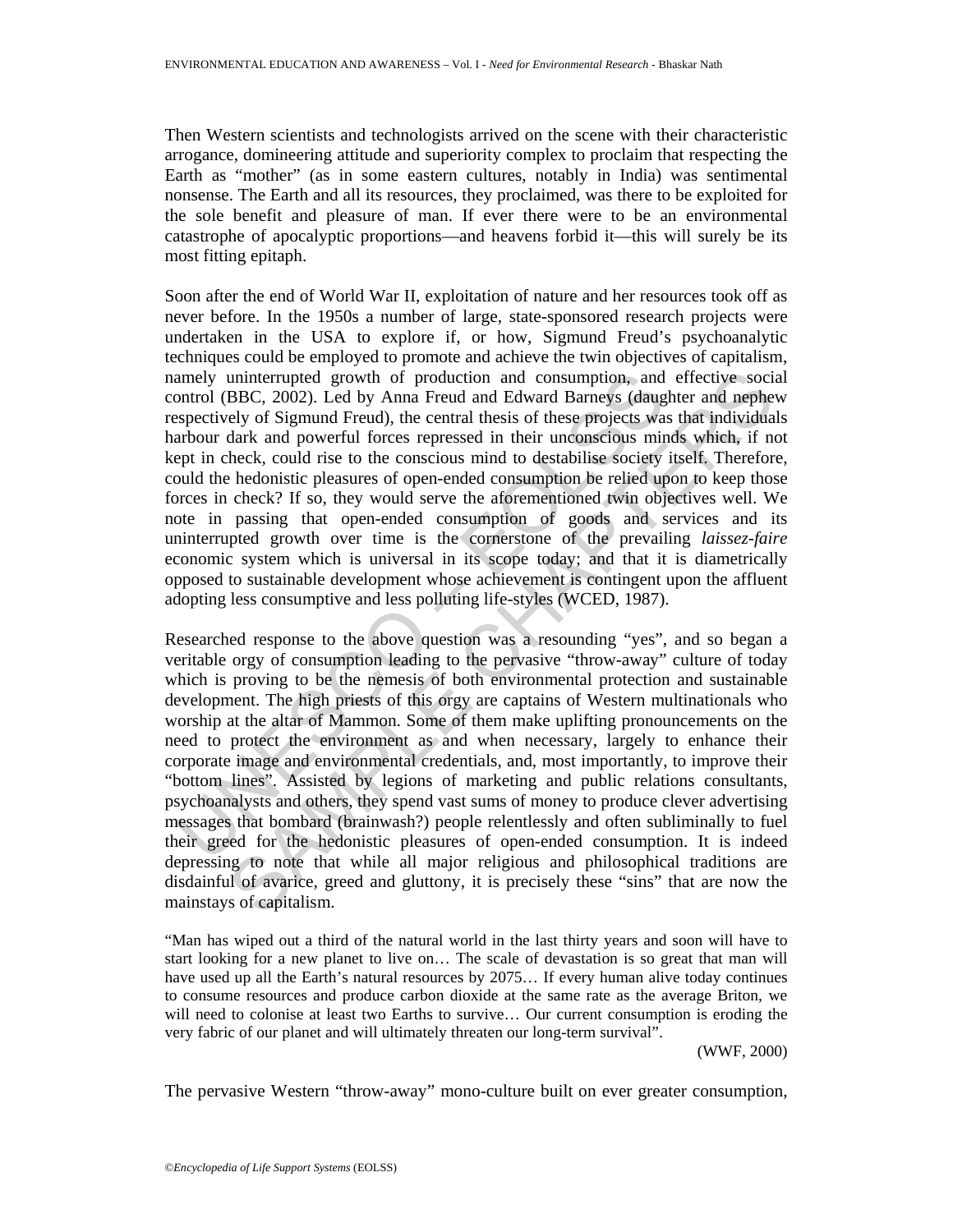which is being promoted internationally as the must-have imprimatur of development, modernity and sophistication, has spawned a whole new *genre* of marketing slogans such as "Retail therapy", "Conspicuous consumption", "Shopping experience" and "Shop till you drop" that are becoming the verbal icons of today's pervasive monoculture of unfettered consumption.

### **2.2. The main consequences**

Relentlessly rising production and consumption of goods and services to supply the demands of profligate and increasingly hedonistic life-styles of the affluent, coupled with the gathering pace of globalisation, have been creating the following major problems:

- Patterns of production and consumption are becoming more and more unsustainable with diminishing prospects of ever achieving even a modest degree of global environmental sustainability or sustainable development in the foreseeable future.
- Patterns of production and consumption are becoming more and m<br>with diminishing prospects of ever achieving even a modest environmental sustainability or sustainable development in the forey.<br>The World has *de facto* been • The World has *de facto* been dividing into two worlds—the rich world and the poor world. While the rich world is increasingly preoccupied with consumption to satisfy its apparently insatiable lust for hedonism, the preoccupation of the vast majority in the poor World is somehow to eke out a meagre existence by working hard to supply the demands of that hedonism.
- Relocation of dirty industrial production facilities by Western multi-national in poor countries that have little or no bargaining power, and where environmental regulation is lax or enforcers can be persuaded with modest inducements to turn a blind eye, has been exacerbating the degradation of the poor world's natural environmental capital.

# **3. Cause-Effect Relationship**

Clearly, lack of meaningful progress towards global sustainable development, which typically underlined deliberations at the World Summit on Sustainable Development (WSSD) held in Johannesburg in 2002, is the "problem" to be addressed.

ms of production and consumption are becoming more and more unsustainable diminishing prospects of ever achieving even a modest degree of globommental sustainability or sustainable development in the foreseeable future.<br>W In carrying out the scientific analysis of any complex problem, it is always instructive to establish the cause-effect relationship of the problem at hand if at all possible—ideally a quantified relationship—provided of course that both cause(s) and effect(s) can be identified or inferred with an acceptable degree of precision. Unfortunately, the main cause of the complex and growing "problem" of global unsustainability lies in the behaviour of the affluent characterised by greed, aspirations and selfishness on one hand, and on the other in the behaviour of the poor who have no option other than to degrade the natural environment for sheer survival. However, as human behaviour cannot be quantified in any plausible sense, clearly a quantified cause-effect relationship of the "problem" cannot be established.

We argue that the pervasive and quintessentially Western materialistic culture, which is founded on uninterrupted growth of production and consumption of goods and services to satisfy the ever more profligate "wants" of unsustainable life-styles of the affluent increasingly characterised by avarice, greed, gluttony and hedonism, is the "cause" of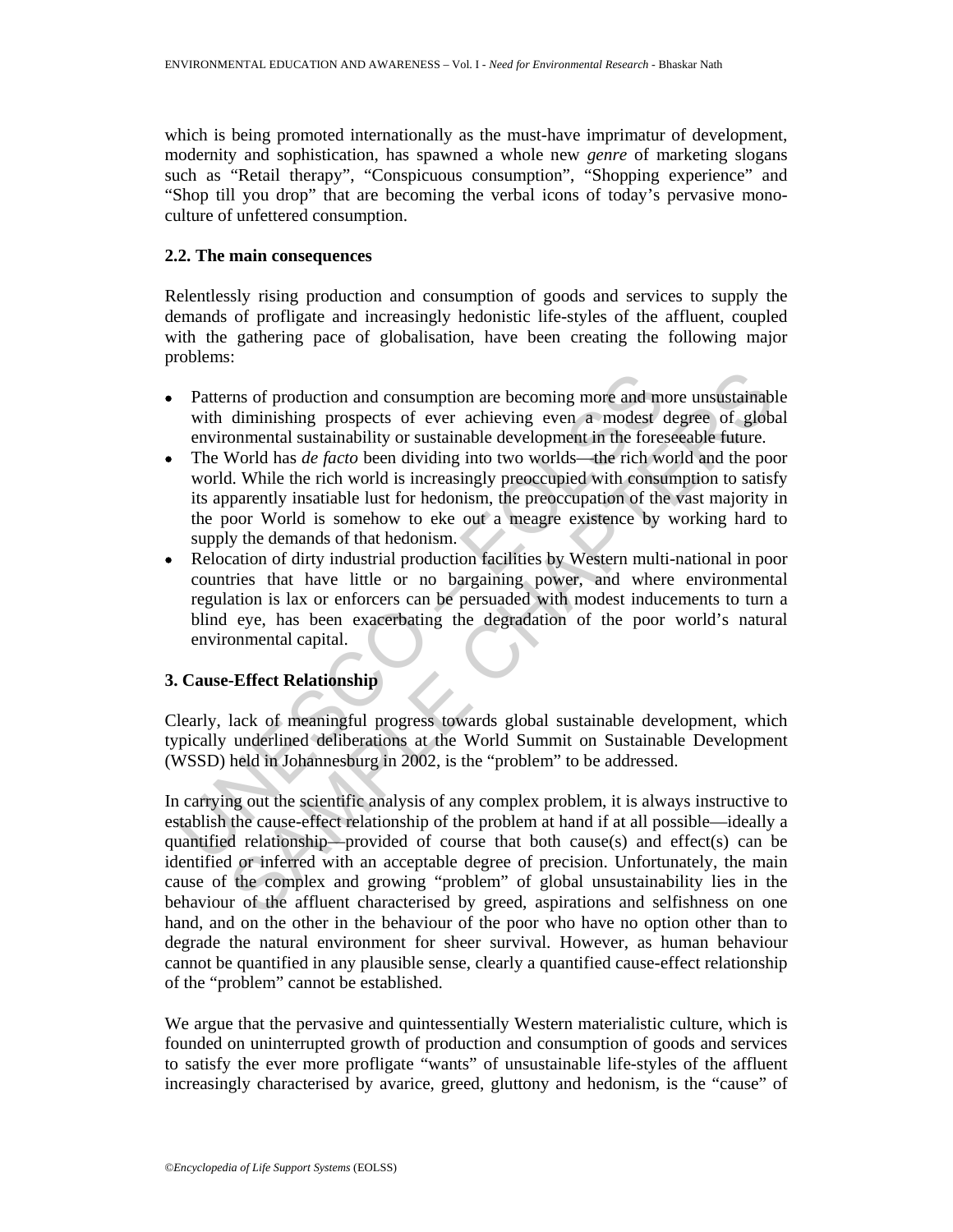the "problem". This is because relentlessly rising production and consumption of goods and services creates the following difficulties to thwart progress towards global environmental sustainability and sustainable development:

- Ever greater consumption of energy and raw materials notwithstanding recycling and reuse efforts. Typically, consumption of steel in China today (2004) illustrates this well. With an annual GDP growth rate of 8-12%, that country's huge and growing demand for steel is threatening to outstrip supply.
- Relentlessly growing amounts of both production and post-consumption wastes of increasing chemical complexity to be safely disposed of.
- The impacts of the above on natural resources, the natural environment, and on nature's life-support systems.

The "effects" are depletion of Earth's limited natural resources, degradation of natural environmental capital and life support system, etc. A schematic of the cause-effect relationship is shown in Figure 1.



Figure 1. Schematic of cause-effect relationship of the problem of lack of progress towards global sustainable development.

Interestingly, while the authoritative Brundtland Commission definition of sustainable development is in terms of human "needs" (WCED, 1987), the prevailing *laissez-faire* economic system is increasingly preoccupied with supplying the "wants" of the hedonistic life-styles of the affluent. Indeed, the system would collapse without uninterrupted growth of production and consumption of goods and services increasingly demanded by their avaricious and unsustainable life-styles.

This open-ended consumer culture, which we may characterise as a "deep malaise", is born of a profoundly anthropocentric Western world-view (see Section 2.1). And the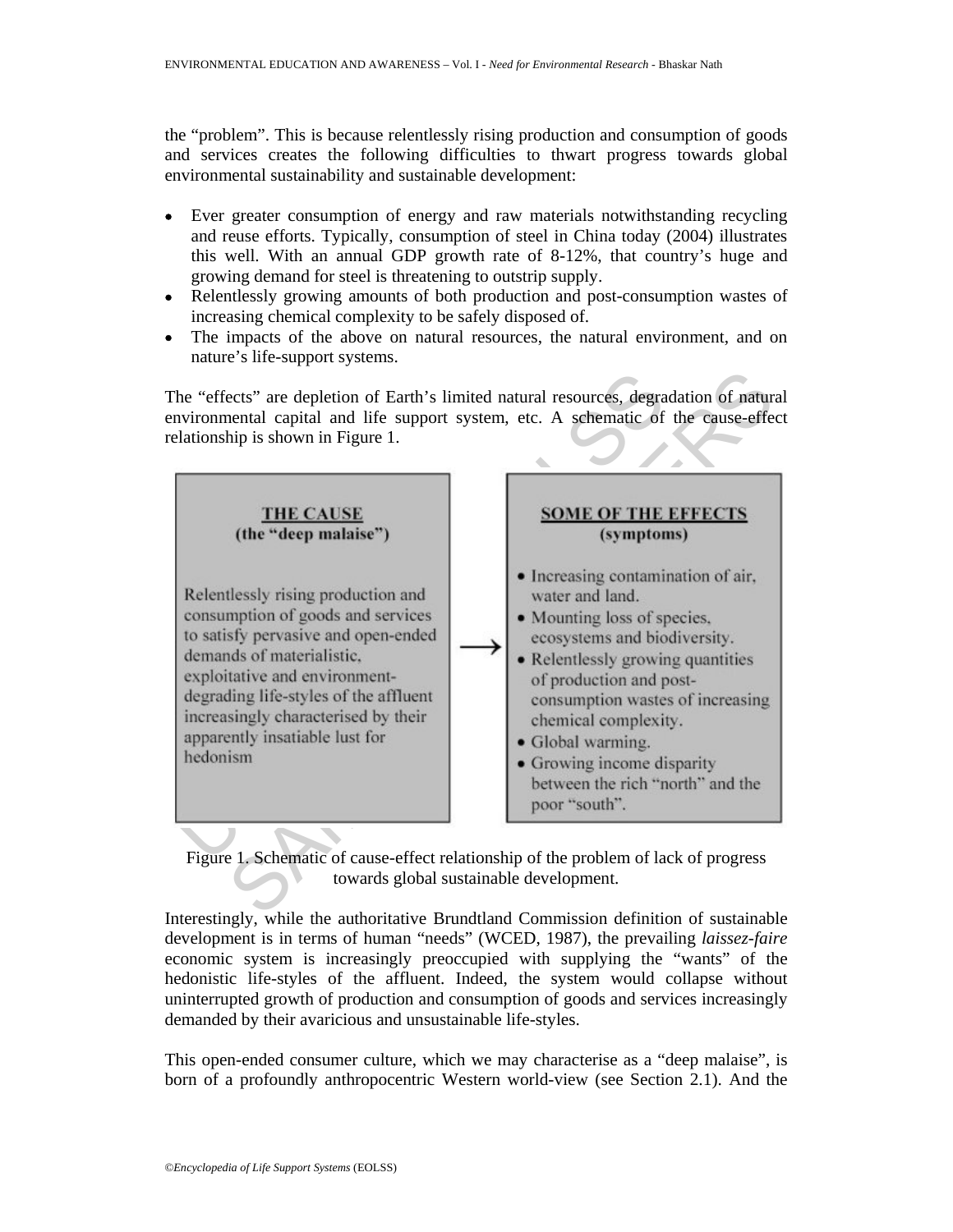environment-degrading moral values which that culture inculcates stem from that view. Consequently, Western attitude to the natural environment is and has been grossly exploitative—an attitude that characterises and underpins the West's highly materialistic, highly consumptive, and grossly environment-degrading and unsustainable life-styles. Amazingly, such life-styles (and those environmentally dysfunctional values) have been and are being vigorously promoted by the West as "ideals" to be aspired by the developing nations as "coveted" fruits of their economic development, to be realised of course with expensive Western technical assistance they can ill afford, together with loans from Western donors that have an unfortunate habit of turning into crippling debt burden on many. Yet, more amazingly, the developing nations have been gleefully adopting those values and abandoning their own much older values that taught them how to live contented lives in harmony with nature.



# TO ACCESS ALL THE **25 PAGES** OF THIS CHAPTER, Visit: http://www.eolss.net/Eolss-sampleAllChapter.aspx

#### **Bibliography**

ALLAN D.J (1970). *The Philosophy of Aristotle*, Second Edition, Oxford, Oxford University Press. . [This book gives a succinct and interesting account of the philosophy of Aristotle].

BBC (2002). "The Century of the Self", a documentary broadcast by the British Broadcasting Corporation, London, during 29 April and 2 May, 2002. [This describes how after the end of the Second World War experiments were undertaken in the USA to determine if Sigmund Freud's psychoanalytic techniques could be applied to achieve the twin objectives of capitalism—uninterrupted growth of production and consumption and social control].

BROWN P. (2004). "Climate Fear as Carbon Levels Soar". *The Guardian*, 11 October, London. [This front-page article reports on the apparently accelerating rise of CO<sub>2</sub> concentration in the atmosphere and its possible consequences].

COLBORN T., DUMANOSKI, D. and MYERS J.P. (1997). *Our Stolen Future*, New York, Plume/Penguin. [This interesting and provocative book narrates a cautionary tale of how the release of even apparently harmless household detergents, cosmetics, etc. to the environment can adversely affect the reproduction of certain animals including humans].

DESA (2002). *The Johannesburg Plan of Implementation*, Department of Economic and Social Affairs, Division of Sustainable Development, United Nations, New York. [This document of 170 paragraphs gives a detailed plan for achieving the Agenda 21 objectives. Paragraphs 81-136 inclusive elaborate on the means of implementing the Plan].

DUDA A.M. (1994). "Achieving pollution prevention goals for transboundary waters through international joint commission processes", *Water Science and Technology*, Vol. 30, No. 5, pp. 223-231. [Reviews the extent of transboundary water pollution across the World and outlines key elements for preventing pollution through joint institutions].

GLANTZ M., KATZ R. and NICHOLLS N. (ed) (1991). *Teleconnections Linking Worldwide Climate Anomalies*, Cambridge, Cambridge University Press. [Gives an authoritative account of Southern Oscillation and how it is closely linked to El Niño].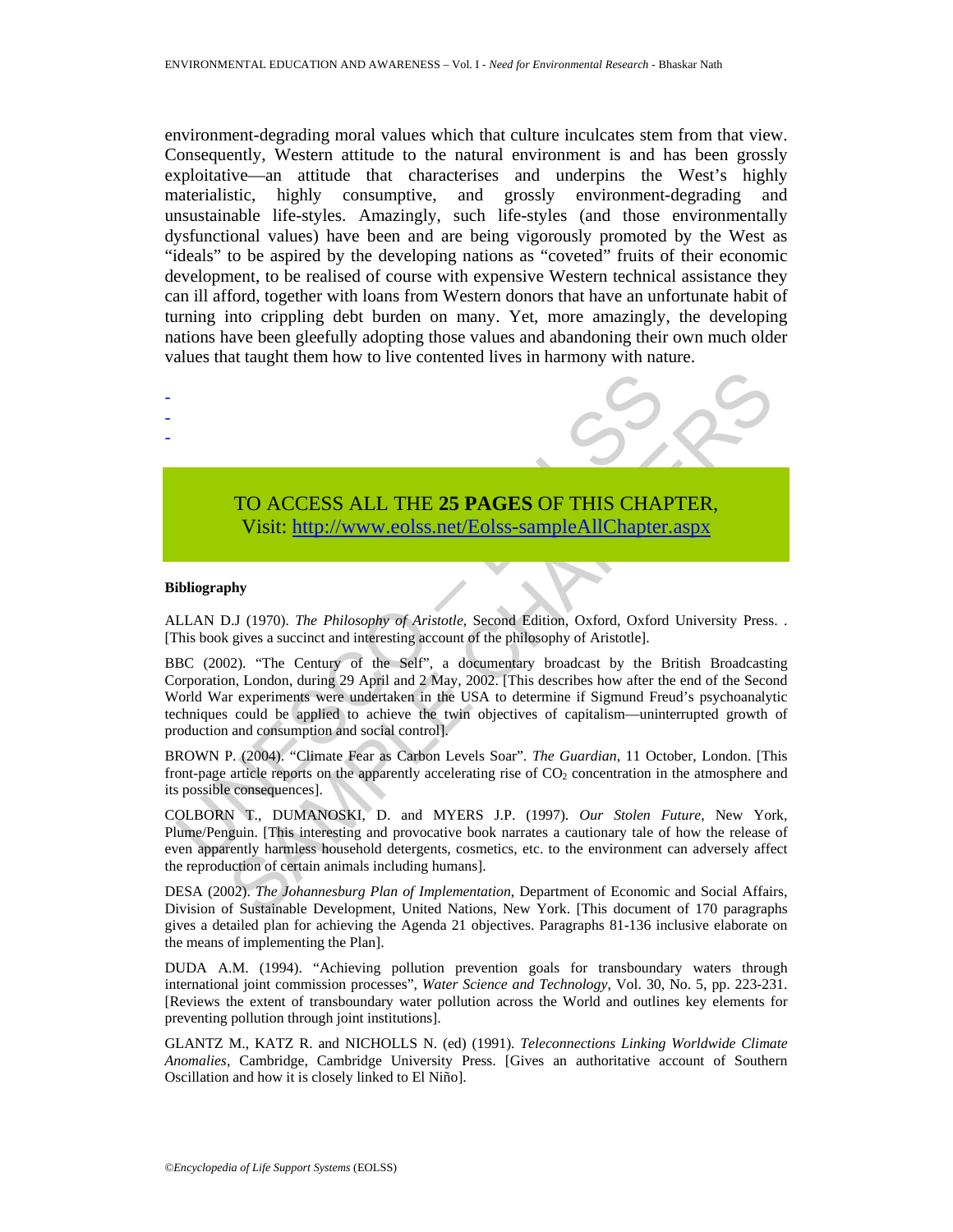KLEIN W. and STURGESS R. (1996). "Export/import of illegal shipments of hazardous waste, toxic chemicals, or contaminated products", *Proc. Fourth Int. Conf. Env. Enforcement*, International Network for Environmental Compliance and Enforcement (INECE), Chiang Mai, Thailand, Vol. 1, pp. 171-176. [Reports on conference deliberations including the roles of environmental inspectorates and government institutions in combating illegal import/export of hazardous wastes].

KOCASOY G. (2000). "Solid waste management in developing countries—a case study of Turkey", in B. Nath S.K. Stoyanov and Y. Pelovski (Eds.). *Sustainable Solid Waste Management in the Southern Black Sea Region*, Kluwer Academic Publishers, Dordrecht, the Netherlands, pp. 47-68. [This paper describes how relentlessly increasing quantity of solid waste has been degrading both environmental integrity and quality of life in Turkey, which is typical of many developing countries].

LESSER J.A, DODDS D.E and ZERBE R.O (1997). Environmental Economics and Policy, New York, Addison-Wesley Inc. [Also gives a succinct account of the world-views of Aristotle and Plato].

NATH B. (2002). "Environmental regulation and standard setting", in *Knowledge for Sustainable Development — an Insight into the Encyclopaedia of Life Support Systems,* Paris, UNESCO. [This publication gives a comprehensive account of environmental regulations and standards including their limitations for controlling anthropogenic pollution].

NRC (2004). *The Hydrogen Economy: Opportunities, Costs, Barriers, and R&D Needs*, National Research Council and National Academy of Engineering, Washington DC, The National Academies Press. [This authoritative document reports on the feasibility of Hydrogen Economy including potential opportunities, costs and research and development needs].

PORRITT J. (1991). *Save the Earth*, London, Dorling Kinderseley. [This excellent publication contains a large number of short contributions by eminent environmentalists and others concerned with the environment. Much to be recommended for children and adults alike].

evelopment — an Insight into the Encyclopaedia of Life Support Systems, Particiation gives a comprehensive account of environmental regulations and stand<br>initiations for controlling anthropogenic pollution].<br>RC (2004). The *ent* — an Insight into the Encyclopaedia of Life Support Systems, Paris, UNESCO, [The gives a compenensive account of environmental regulations and standards including the for screams properties account of environmental POWRIE W. and ROBINSON JP. (2000). "The sustainable landfill bioreactor—a flexible approach to solid waste management", in B. Nath, S.K. Stoyanov and Y. Pelovski (Eds.). *Sustainable Solid Waste Management in the Southern Black Sea Region*, Kluwer Academic Publishers, Dordrecht, the Netherlands, pp. 113-140. [In this contribution the authors describe the design and operation of a novel landfill, conceptually based on the process of controlled decomposition and managed as a large-scale bioreactor. Relevant and up-to-date EU directives on waste are also described].

RAE A.I.M. (1993). *Quantum Mechanics*, Third Edition, Institute of Physics Publishing, Bristol. [This text gives a mathematical treatment of Quantum Theory. More interestingly, it also gives an excellent discussion of the various philosophical conclusions that emanate from that theory concerning the human condition, our perception of the world around us, and the concept of the *universal consciousness* to which individual consciousnesses are linked].

SAEFL (2003). "Transboundary Water Pollution: the New Civil Liability Protocol Helps Prevent Industrial Accidents", Swiss Agency for the Environment, Forests and Landscape (SAEFL), Berne, Switzerland. [This Protocol, supported by Switzerland and approved by the UNECE, seeks to prevent transboundary water pollution in Europe].

UNECE (1979). "Convention on Long-range Transboundary Air Pollution", United Nations Economic Commission for Europe, Geneva. [Gives the Protocol text of the Convention].

UNECE (2000). "2000 Review of Strategies and Policies for Air pollution Abatement", United Nations Economic Commission for Europe, Geneva. [Gives a detailed analysis of the performance of the Convention on Long-range Transboundary Air Pollution in Europe and North America].

WALKER J. (1996). "Gender-Bending Chemicals", *Quill*, October.<sup>[</sup> This article gives a fairly comprehensive and easy-to-understand account of such chemicals for the non-scientist].

WORLD COMMISSION ON ENVIRONMENT AND DEVELOPMENT (WCED) (1987). *Our Common Future*, *Report of the Brundtland Commission*, Oxford, University Press. [This UN Report firmly placed sustainable development at the top of the political agenda as the only kind of development capable of delivering inter-generational and intra-generational equity].

WORLD WILDLIFE FUND (2000). *The Living Planet Report 2000*, London. [This Report is on the state of the global environment in 2000. It paints a gloomy but plausible picture of environmental